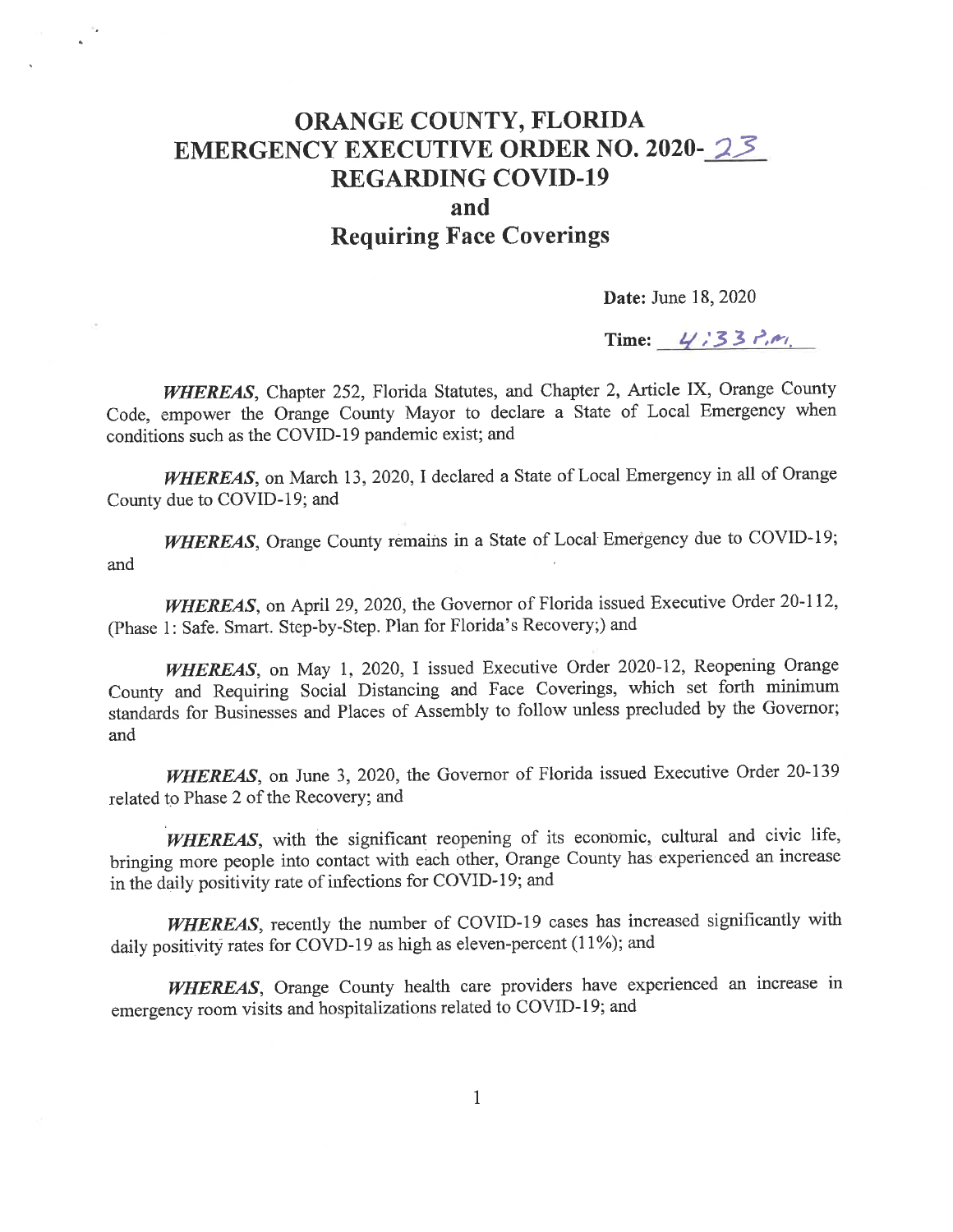WHEREAS, in order to limit the probability of continued spread of COVID-19, it is prudent to take more stringent measures to reduce the potential that Stay at Home orders will be reinstated for Orange County; and

WHEREAS, the Center for Disease Control and Prevention ("CDC") guidelines on social distancing and wearing face coverings must be adhered to if Orange County is to continue on its path to economic recovery; and

WHEREAS, the CDC recommends wearing face coverings in public settings where other social distancing measures are difficult to maintain; and

WHEREAS, the use of face coverings and social distancing are important public health approaches to slow the transmission of COVID-19; and

WHEREAS, during a public health crisis, protecting the health and safety of Orange County's residents and visitors is among the most important functions of County government.

NOW, THEREFORE, 1, Jerry L. Demings, County Mayor of Orange County, Florida, acting as the Director of Emergency Management, promulgate the following Emergency Executive Order:

Section 1. Definition. Face Covering shall mean a uniform piece of material that securely covers a person's nose and mouth and remains affixed in place without the use of one's hands.

## Section 2. Face Coverings Required.

- a. Every person working, living, visiting, or doing business in Orange County is required to wear a Face Covering consistent with the current CDC guideline while in any public place.
- b. Medical and surgical face masks, such as "N95" masks or similar medical or surgical masks should be reserved for health care personnel and other first responders with the greatest need for such personal protective equipment. Persons are encouraged to review and comply with the CDC and Florida Department of Health guidelines on personal protective equipment, including with the respect to the use of a medical or surgical face mask, such as "N95" mask or similar medical or surgical mask.
- c. All businesses are strongly encouraged to follow CDC guidelines or industry standards (if any) on face coverings and social distancing. Businesses are remmded that Executive Order 2020-12 requires that both employees and patrons of businesses that require employees and patrons to be within six (6) feet must wear a face mask or covering, unless the wearing of the patron's face mask or covering would impede the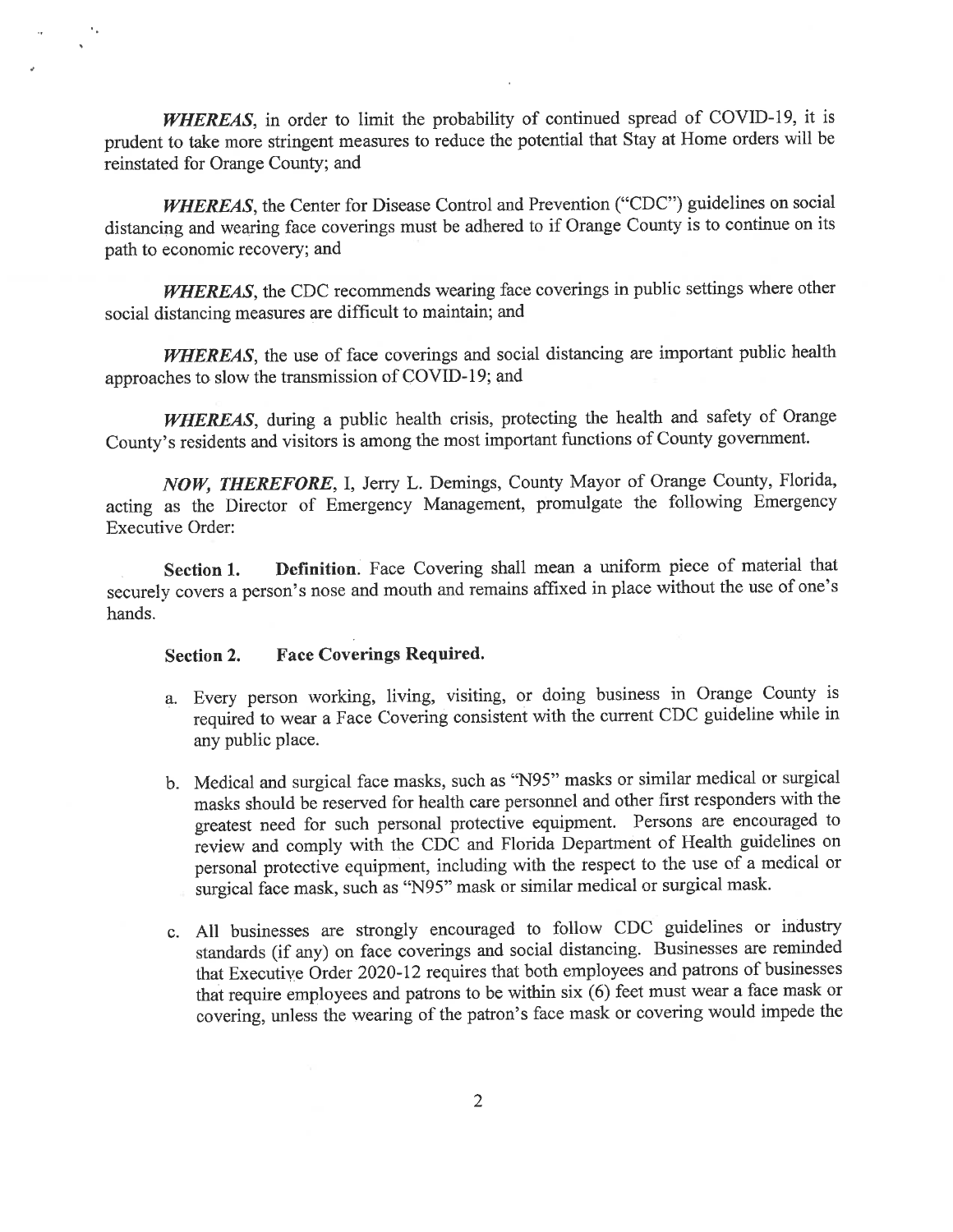patron's service, in which case only the service provider must wear a face mask or covering.

d. All businesses are encouraged to prohibit entry of each person who is not wearing a face covering with the exception of those below listed persons.

## Section 3. Exceptions

- a. Nothing herein shall require the wearing of face coverings by the following people:
	- i.) Persons under the age of two years old; or
	- ii.) Persons for whom a face covering would cause impairment due to an existing health condition; or
	- iii.) Persons working in a profession who do not have any face-to-face interactions with the public; or
	- iv.) Persons working in a profession where use of a face covering will not be compatible with the duties of the profession; or
	- v.) Persons exercising while observing social distancing in accordance with the CDC guidelines.
- b. This Order does not apply to employees and patrons of first response, government, healthcare or medical, veterinarian, shelter or rehabilitation, childcare, utility providers, construction, or transit agencies.

Section 4. Applicability. This Order is in addition to the Executive Orders issued by Governor DeSantis. Any provision(s) within this Order that conflict(s) with any State or Federal law or constitutional provisions, or conflict(s) with or are superseded by a current or subsequently-issued Executive Order of the Governor or President of the United States, shall be deemed inapplicable and deemed to be severed from this Order, with the remainder of the Order remaining intact and in full force and effect. This Order applies to incorporated and unincorporated Orange County.